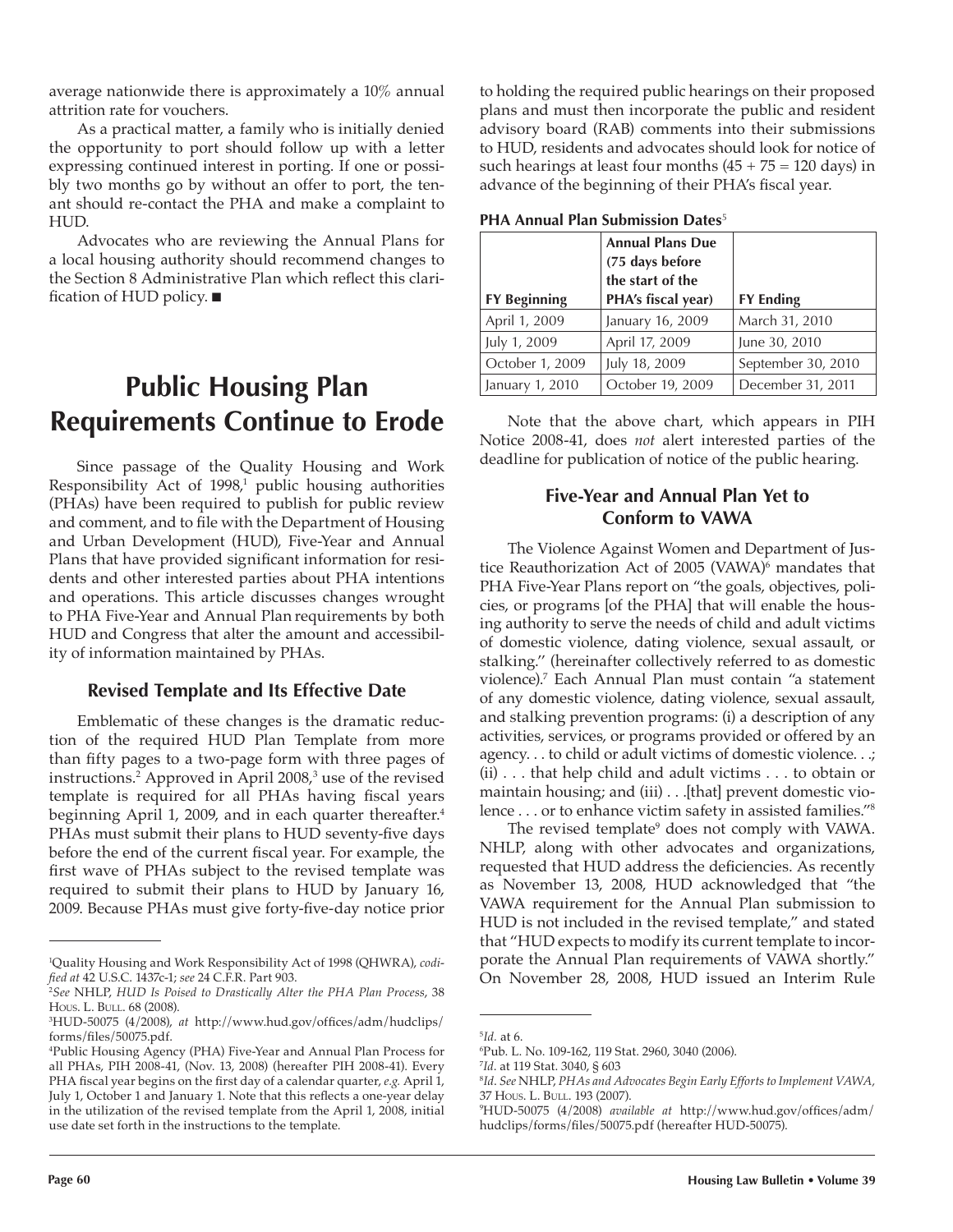purporting to conform HUD practices to VAWA,<sup>10</sup> but the Interim Rule did not fully remedy the problems.

First, the template can be used for either the Five-Year or Annual Plan or both. When viewed as a Five-Year Plan, the template does not require PHAs to meet the statutory obligation to state their goals or objectives with respect to serving the needs of victims of domestic violence.<sup>11</sup> In addition, without the goals, the PHA will not be required to report on progress in future Five-Year and Annual Plans.<sup>12</sup>

Second, when used as an Annual Plan, Instruction 6.0 does not make clear that the "elements" identified in the Instructions are integral components of the plan. Rather, it treats them as auxiliary pieces. The template only requires that the PHA "must have the elements listed below readily available to the public."13 As a result, although Element  $13^{14}$  tracks the statutory<sup>15</sup> and regulatory16 requirements for descriptions of domestic violence programs (both of which require inclusion of the domestic violence information in the plan itself), PHAs may not integrate this information into their actual plan.

Third, there remains a question of whether the required domestic violence elements will actually be made available by PHAs. By statute, PHAs "may comply [each year] by submitting an update of the plan."17 The template conveys this requirement by stating that PHAs are only required to "[i]dentify . . . elements that have been revised . . . since its last Annual Plan submission."18 PHAs that have not previously prepared these elements may not, therefore, identify them in the "update" section of their plan, and residents may not be aware that they can ask for access to these critical documents.

#### **"Qualifi ed PHAs" Need Not File Annual Plan**

After two years of controversy over the evisceration of the plan template, Congress dramatically altered the future availability of information from PHAs with a small number of public housing units and vouchers. Title VII of the Housing and Economic Recovery Act of 2008  $(HERA)^{19}$  released a large number of the PHAs from the

obligation to file Annual Plans. Crafted as an amendment to Section 5A (b) of the United States Housing Act of 1937,<sup>20</sup> § 2702 exempts PHAs from submission of an Annual Plan if they: (1) administer a combination of 550 or fewer ACC units and Section 8 housing choice vouchers, (2) are not designated "troubled" and (3) have not had a failing Section 8 Management Assessment Program (SEMAP) score during the prior twelve months. HUD has said that it will post lists of these "qualified PHAs" on its website.<sup>21</sup>

While not required to submit Annual Plans, qualified PHAs are still required to: submit annual Civil Rights Certification under 1437c-1(d)(16), have Resident Advisory Boards (RAB)<sup>22</sup> hold annual public hearings and invite public comment to discuss any changes to the goals, objectives and policies of the agency,<sup>23</sup> consider the recommendations of the RAB,<sup>24</sup> make information relevant to the hearings as well as determinations of the agency regarding proposed changes available to the public,<sup>25</sup> and provide notice of hearings and of the availability of the information forty-five days in advance of the hearing.<sup>26</sup>

Each PHA has set out the goals, objectives and policies of the agency in previously filed plans. Changes thereto must still be considered in a public forum. While quali fied PHAs will not create documents which are called "plans," they must continue to put into writing and submit to public scrutiny any proposed or adopted changes in their goals, objectives and policies. To the extent that notice of such proposed changes is consistent both with the statutory directive that PHAs may meet their obligation by "submitting an update of the plan for the fiscal year"27 and with the instructions for plan submission that the PHA "[i]dentify specifically which plan elements have been revised since the PHA's prior plan submission,"28 HERA does not eliminate the public's ability to oversee qualified PHA operations, but it does make monitoring that much more difficult.

HERA did not change the requirement that qualified PHAs must file Five-Year Plans.

<sup>22</sup>*See* 42 U.S.C. § 1437c-1 (e) (1)(2009).

2742 U.S.C. § 1437c-1(b)(2)(2009).

<sup>10</sup>HUD Programs: Violence Against Women Act Conforming Amendments, Interim Rule, 73 Fed. Reg. 72,336 (Nov. 28, 2008).

<sup>11</sup>HUD-50075; compare with 42 U.S.C. § 1437c—1(a)(2) which requires that "[t]he 5-year plan shall include a statement by any public housing agency of the goals, objectives, policies, or programs that will enable the housing authority to serve the needs of child and adult victims of domestic violence, dating violence, sexual assault, or stalking."

<sup>12</sup>*Id.* at Sections 5.2 and 10.0(a).

<sup>13</sup>Instructions Form HUD-50075, 6.0 (hereafter Instructions Form), *available at* http://www.hud.gov/offices/adm/hudclips/forms/files/50075.pdf.<br><sup>14</sup>I*d*. at 6.0 (b)(13).<br><sup>15</sup>Pub. L. No. 109-162, 119 Stat. 2960, 3040 (2006).

<sup>1673</sup> Fed. Reg. 72,336, 72,344; 24 C.F.R. 903.7(m)(5)(2009).

<sup>1742</sup> U.S.C. § 1437c-1(b) (2).

<sup>18</sup>HUD-50075 Section 6.0(a).

<sup>19</sup>Pub. L. No. 110-289, tit. VII, §§ 2701, 2702, 122 Stat. 2863 (2008) ("Small Public Housing Authorities Paperwork Reduction Act").

<sup>20</sup>*Id.* 42 U.S.C. § 1437c-1(b)(2009).

<sup>&</sup>lt;sup>21</sup>HUD website at http://www.hud.gov/offices/pih/pha/; See Public Housing Agency (PHA) 5-Year and Annual Plan Process for all PHAs, PIH 2008-41 (Nov. 13, 2008). As this goes to press, HUD had not yet posted the list of "qualified PHAs." HUD has published a Notice describing these and other applications of HERA to HUD housing. *See* The Housing and Economic Recovery Act of 2008, Applicability to HUD Public Housing, Section 8 Tenant-Based Voucher and Section 8 Project-Based Voucher Programs, Notice, 73 Fed. Reg. 71,037 (Nov. 24, 2008).

<sup>23</sup>*Id. at* (f) (1).

<sup>24</sup>*Id. at* (e) (2).

<sup>25</sup>*Id. at* (f) (2).

<sup>26</sup>*Id.;* Pub. L. No. 110-289, tit. VII, § 2702, 122 Stat. 2864 (July 30, 2008); *See* Public Housing Agency (PHA) 5-Year and Annual Plan Process for all PHAs, PIH 2008-41 (Nov. 30, 2008);

<sup>28</sup>Instruction Form.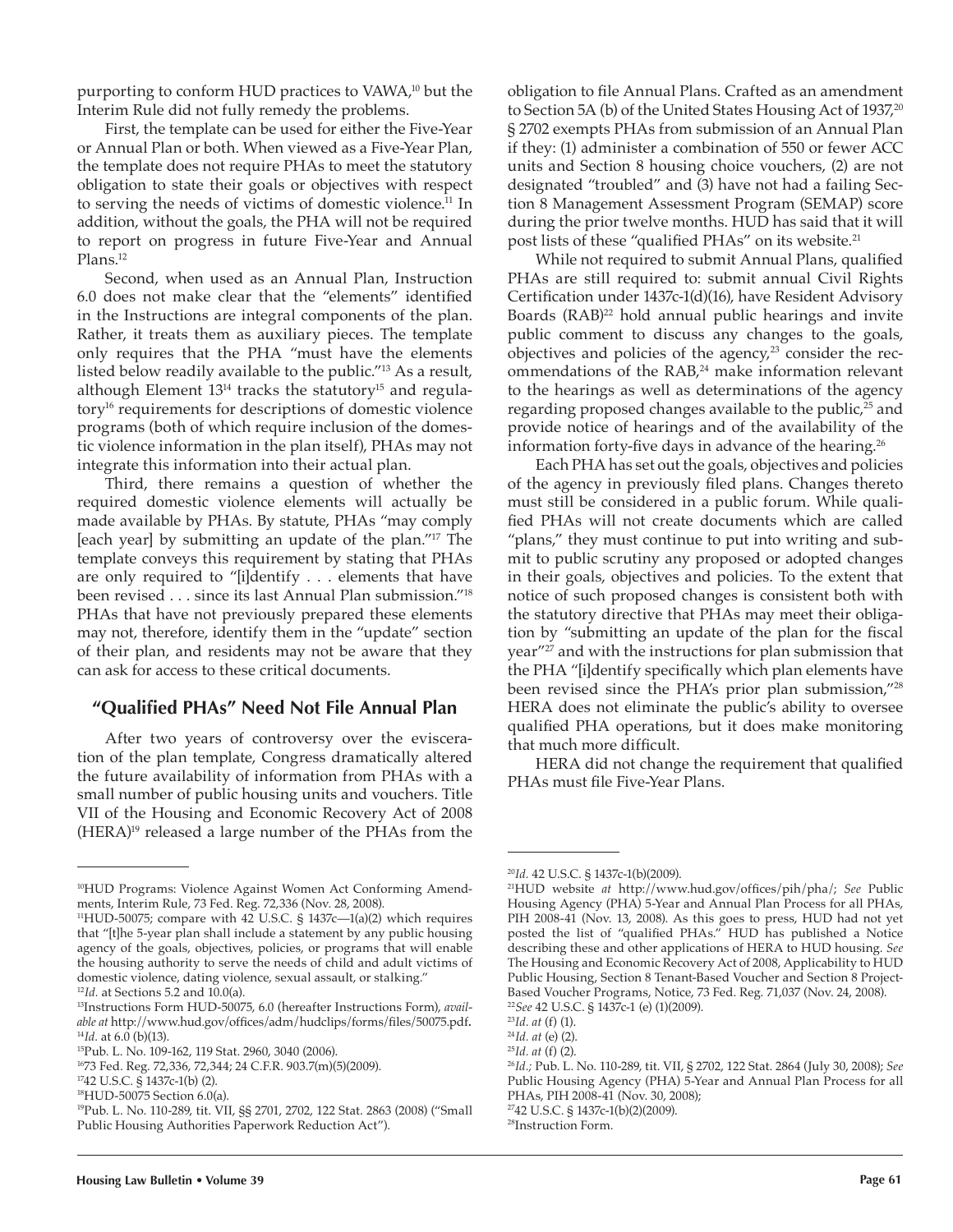#### **Additional Exceptions to Annual Plan Filings**

PHAs that are not designated as "qualified" under HERA must file the revised HUD-50075, the PHA Plan Template. A subset of these PHAs, however, continues to benefit from plan content exemptions which have allowed small, high-performing and tenant-based assistance only PHAs<sup>29</sup> to file streamlined plan forms rather than the traditional fifty-plus page Annual Plan.<sup>30</sup> The "Instructions for HUD-50075" explicitly state that while small and highperforming PHAs must submit Annual Plans, they need complete certain sections only for Annual Plans submitted with their Five-Year Plans.<sup>31</sup>

The required sections are:

- Section 9.0, "a statement of the housing needs of families residing in the jurisdiction serviced by the PHA and the means by which the PHA intends, to the maximum extent practicable, to address the needs;"32
- Section 9.1, "a description of the PHA's strategy for addressing the housing needs of families in the jurisdiction and on the waiting list in the upcoming year;"33
- Section 10.0 (a), "a statement of the PHA's progress in meeting the mission and goals described in the 5- Year plan" and the criteria for determining significant amendments and modifications to the Five-Year and Annual Plans; and
- Section 10.0 (b), definitions of "significant amendment" and "substantial deviation/modification."<sup>34</sup>

PHAs need not complete these sections in intervening years. HUD regulations contain detailed requirements for each of these three categories of partially exempt PHAs which must be consulted to determine if a particular PHA is compliant.35

Only once every five years, therefore, must small and high-performing PHAs report to HUD, their residents and community stakeholders regarding the housing needs of their jurisdiction, their strategy for addressing

those needs and their progress in meeting their stated mission and goals. Omission of the narrative progress reports may substantially affect resident advocacy as they allow residents to assess the progress of the PHA in meeting its goals.

#### **Access to Information and Challenges to Plan Content**

The instructions to HUD-50075 further alter the facial requirement of the template. PHAs are not required to file plan "elements" with HUD for field office review. PHAs are only required to make the elements "readily available to the public."36 The plan elements covered by this provision include virtually all of the operational aspects of housing agency activity that affect residents.<sup>37</sup>

PHAs must identify and describe to HUD their anticipated HOPE-VI, mixed finance modernization or development projects, demolition, disposition or conversion projects, needed capital improvements, and a statement of housing needs.38

Significantly, the required submissions to HUD include "Resident Advisory Board . . . comments," the PHA's "narrative describing their analysis of the recommendations and the decisions made on those recommendations" and "Challenged Elements."39

Residents should obtain copies of all plan elements from their PHA, review all major project descriptions and bring concerns to the attention of the RAB, the PHA and  $HUD$ . They should also be careful to file any resident objections or challenges to any portion of an attachment or exhibit to the agency plan with the PHA, either as a RAB comment or as a challenge to the plan, to make a record for future advocacy or litigation under the Administrative Procedures Act or 42 U.S.C. § 1983.

#### **Conclusion**

In the past two years, HUD has taken a number of steps to decrease the alleged burden on PHAs of producing and publishing detailed and accessible Annual and Five-Year Plans. HUD has, at the same time, resisted the mandate from Congress to conform its information collection tool to the requirements of VAWA. Congress has recently carved out a significant new exception to the plan

<sup>29</sup>*See* 24 C.F.R. §§ 903.11: (1) PHAs that are determined to be high-performing PHAs as of the last annual or interim assessment of the PHA before the submission of the 5-Year or Annual Plan; (2) PHAs with less than 250 public housing units (small PHAs) and that have not been designated as troubled in accordance with Section 6(j)(2) of the 1937 Act; and (3) PHAs that only administer tenant-based assistance and do not own or operate public housing.

<sup>3024</sup> C.F.R. §§ 903.11 and 903.12 (2009). Prior to implementation of the revised HUD-50075, special versions of HUD-50075 were available for small and high-performing PHAs (HUD-50075-SA and HUD-50075- Small PHA). The revised HUD-50075 and instructions replace these specialized versions.

<sup>31</sup>Instructions Form 9.0-10.0.

<sup>32</sup>*Id.*

<sup>33</sup>*Id.* <sup>34</sup>*Id.* 

<sup>3524</sup> C.F.R. §§ 903.11 and 903.12 (2009).

<sup>36</sup>Instructions Form, 6.0.

<sup>&</sup>lt;sup>37</sup>*Id*. The elements which need not be part of the plan include: Eligibility, Selection and Admissions Policies, including Deconcentration and Wait List Procedures, Financial Resources, Rent Determination, Operation and Management (including maintenance, pest control, management and agency programs), Grievance Procedures, Designated Housing for Elderly and Disabled Families, Community Service and Self-Sufficiency, Safety and Crime Prevention, Pets, Civil Rights Certification, Fiscal Year Audit, Asset Management and Violence Against Women Act.

<sup>38</sup>Instructions Form, 7.0- 9.0.

<sup>39</sup>HUD-50075, Section 11.0(f); Instructions Form, 11.0.